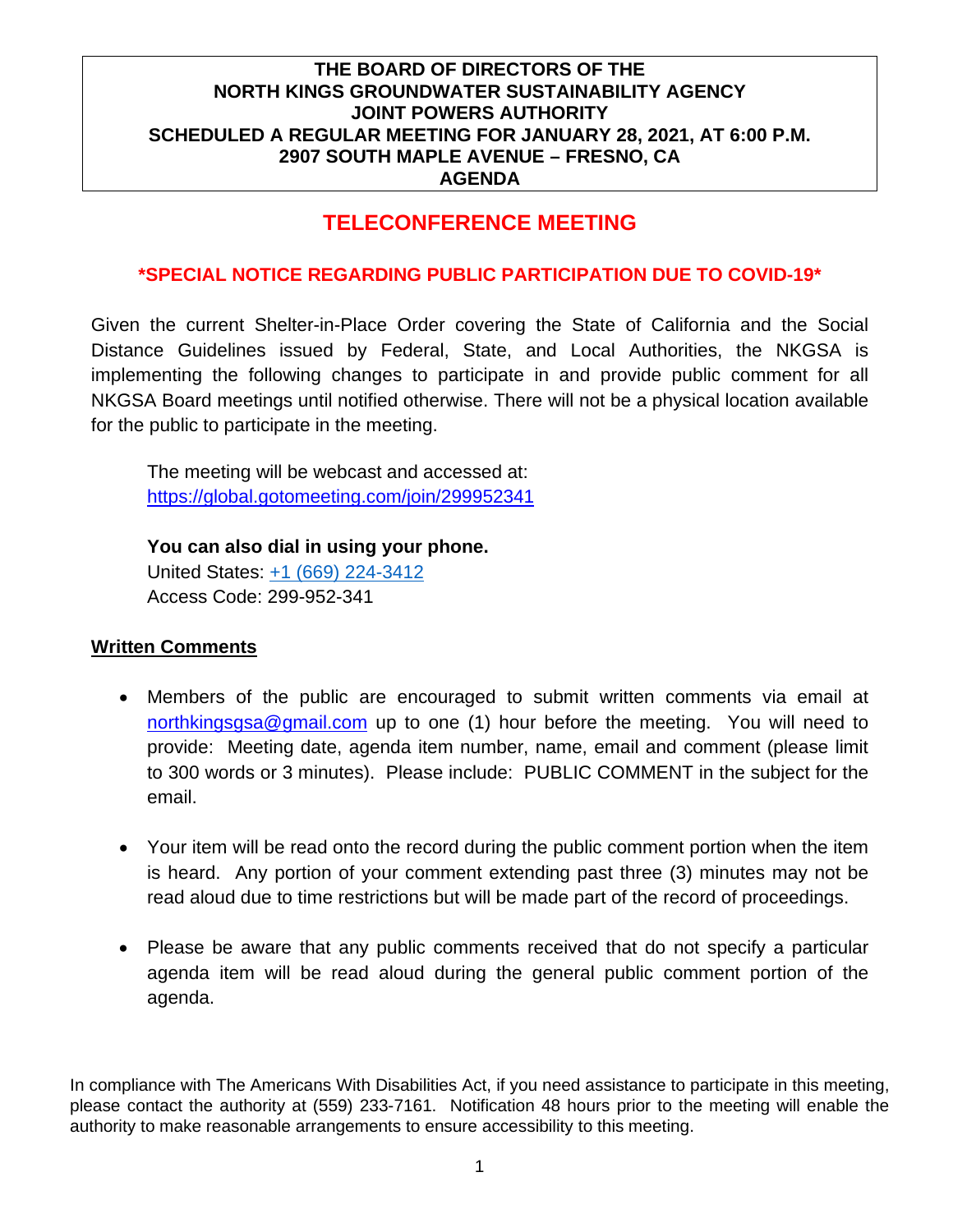# **TELECONFERENCE MEETING**

• If a written comment is received after 5:00 p.m. on the day of the meeting, efforts will be made to read the comment into the record. However, staff cannot guarantee that written comments received after 5:00 p.m. will be read. All written comments that are not read into the record will be made part of the record of proceedings, provided that such comments are received prior to the end of the NKGSA Board Committee meeting.

#### **Verbal Comments**

- If you wish to speak to the NKGSA Board on the item by telephone, you must contact the NKGSA Executive Officer at (559) 233-7161 x. 7109 no later than 5:00 p.m. on the day of the meeting.
	- o You will be asked to provide a phone number to call you during the meeting. You will also be asked for your name so that you can be called when it is your turn to speak.
	- $\circ$  You will be called during the comment section for the agenda item on which you will speak.
	- $\circ$  You may be put on hold until your name is called by the Executive Officer.
	- o Your comment period will be limited to three (3) minutes.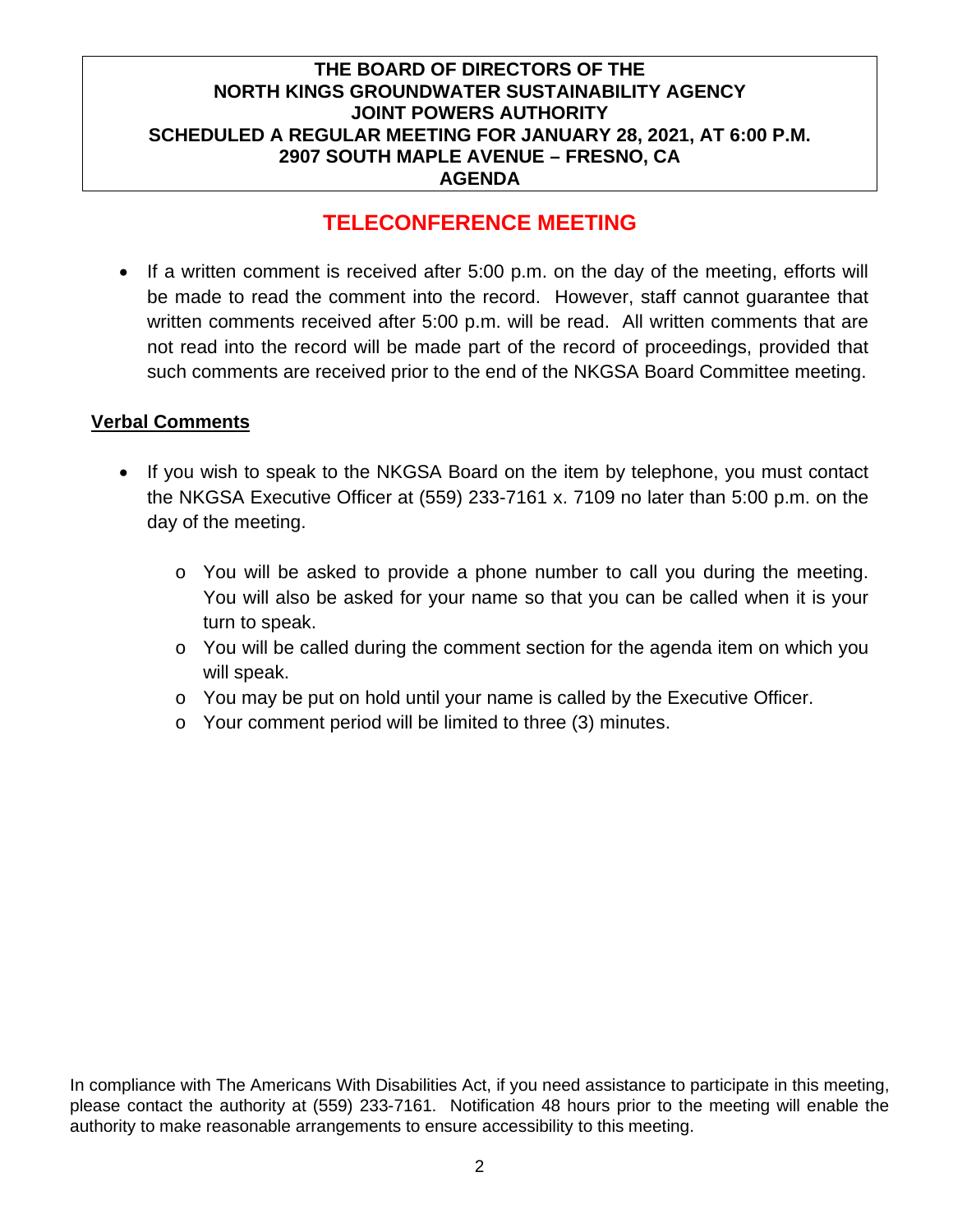# **TELECONFERENCE MEETING**

# **1. SWEARING IN OF APPOINTED DIRECTORS**

## **2. PLEDGE OF ALLEGIANCE**

### **3. REVIEW AGENDA**

Additional Agenda Items – Requires Majority Approval of Board - §54954.2(b)

## **4. REVIEW OF FUTURE MEETINGS**

### **5. PUBLIC PRESENTATIONS (for items not on agenda) – 3 Minutes Maximum Per Person, 10 Minutes Maximum Per Subject**

## **6. POTENTIAL CONFLICTS OF INTEREST**

Any Board Member who has a potential conflict of interest may now identify the item and recuse themselves from discussing and voting on the matter. [FPPC §18705]

## **7. ADMINISTRATIVE MATTERS**

- a. Discussion/Possible Action on Board Meeting Minutes Dec. 17, 2020
- b. Discussion/Possible Action on Seeking Nominations for Vacant Board Seat No. 7 – At-Large (Dale/Chauhan)
- c. Discussion/Possible Action on Seating of Director for Vacant Board Seat No. 7 – At-Large (Dale/Chauhan)
- d. Kings Subbasin Coordination Update (Samuelian)
- e. Water Conditions Update (Claes)
- f. Advisory Committee Update (Redelfs)
- g. Workgroup Updates (Chauhan)
	- i. Policy Workgroup (Chauhan)
		- 1. New Well Review Policy Update
		- 2. Member Agency Reporting Policy Update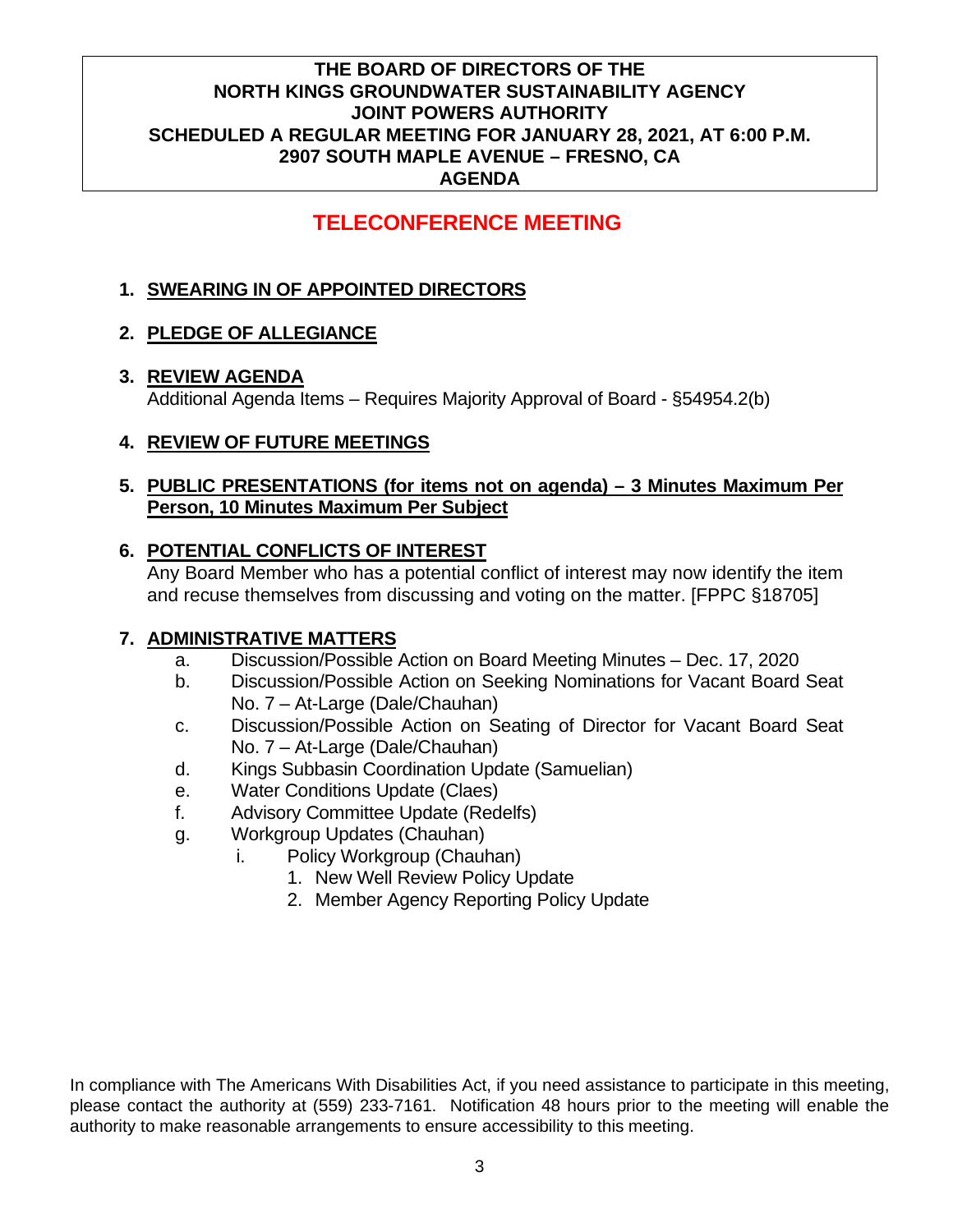# **TELECONFERENCE MEETING**

# **8. FINANCIAL MATTERS**

- a. Discussion/Possible Action Approval of the November 2020 Expense Report (Hailey)
- b. Discussion/Possible Action Approval of the Financial Statements as of November 30, 2020 (Hailey)

## **9. EXECUTIVE OFFICER REPORT (Chauhan)**

- a. 2021 NKGSA Priorities
- b. Proposition 68 Sustainable Groundwater Management Implementation Grant - Update
- c. Member Agency Mitigation Responsibility Update
- d. Outreach / External Affairs Update
- e. Representative Monitoring Network Update
- f. Miscellaneous

## **10.DIRECTORS REPORT**

# **11.ADJOURNMENT**

Note: This agenda is posted pursuant to the provisions of the Government Code commencing at Section 54950. The date of this posting is January 25. 2021. Posting locations are: 1) Fresno Irrigation District Office; 2) NKGSA Website; and 3) Notice Box located in front of 2907 S Maple Avenue – Fresno, CA (24-hour access available on District website and in the mailbox in front of building).

"In accordance with California Government Code Section 54957.5, any writing or document that is a public record, relates to an open session agenda item and is distributed less than 72 hours prior to a regular meeting, will be made available for public inspection in the District offices during normal business hours. If, however, the document is not distributed until the regular meeting to which it relates, then the document or writing will be made available to the public at the location of the meeting."